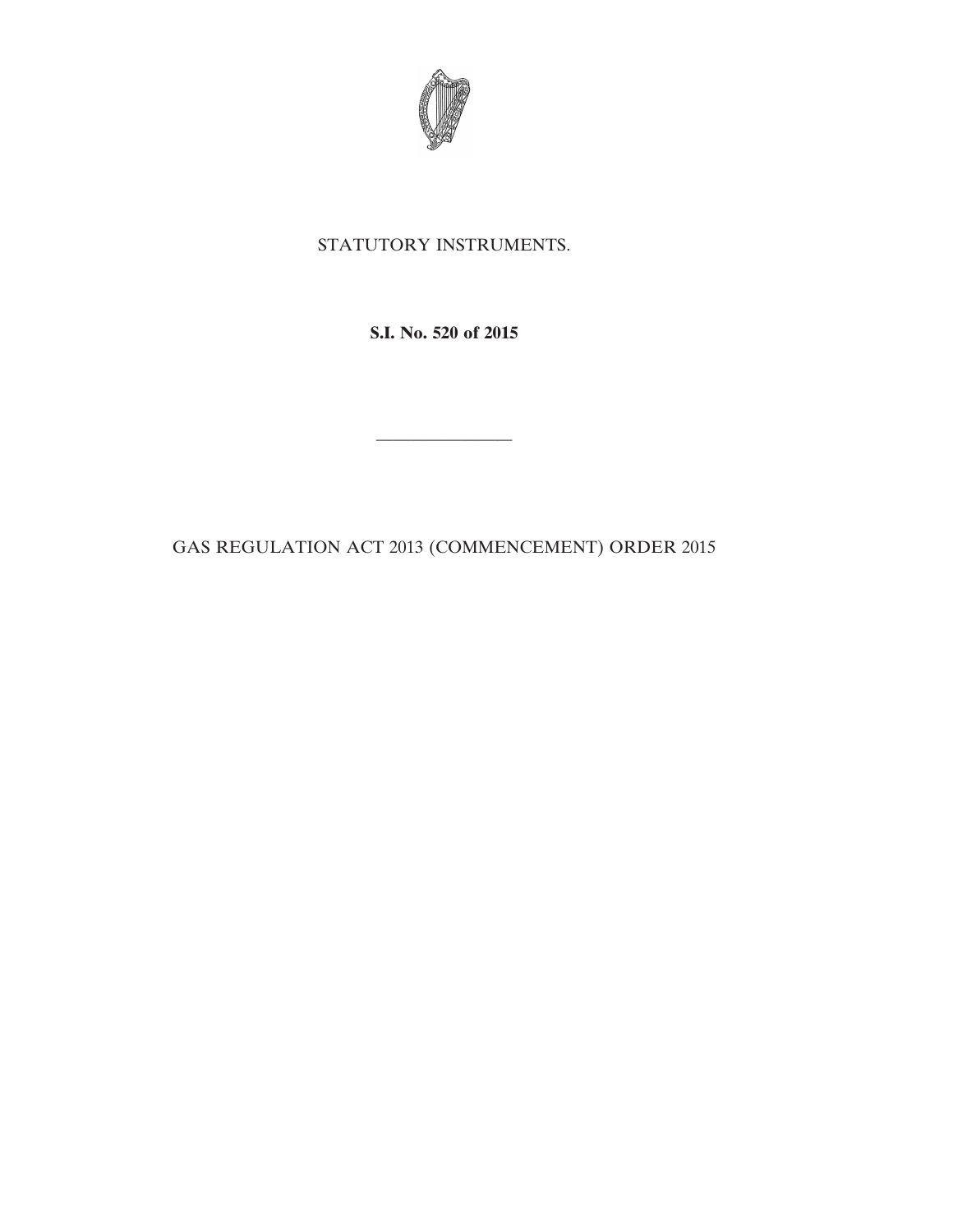## GAS REGULATION ACT 2013 (COMMENCEMENT) ORDER 2015

I, ALEX WHITE, Minister for Communications, Energy and Natural Resources, in exercise of the powers conferred on me by section 1(2) of the Gas Regulation Act 2013 (No. 39 of 2013), hereby order as follows:

1. This Order may be cited as the Gas Regulation Act 2013 (Commencement) Order 2015.

2. The 23rd day of November 2015 is appointed as the day on which the Gas Regulation Act 2013 (No. 39 of 2013), other than section  $40(a)$  in so far as it substitutes Article 2 of the First Schedule of the Gas Act 1976, shall, in so far as it is not already in operation, come into operation.

L.S.

GIVEN under my Official Seal, 19 November 2015.

> ALEX WHITE TD, Minister for Communications, Energy and Natural Resources.

*Notice of the making of this Statutory Instrument was published in "Iris Oifigiúil" of* 24*th November*, 2015.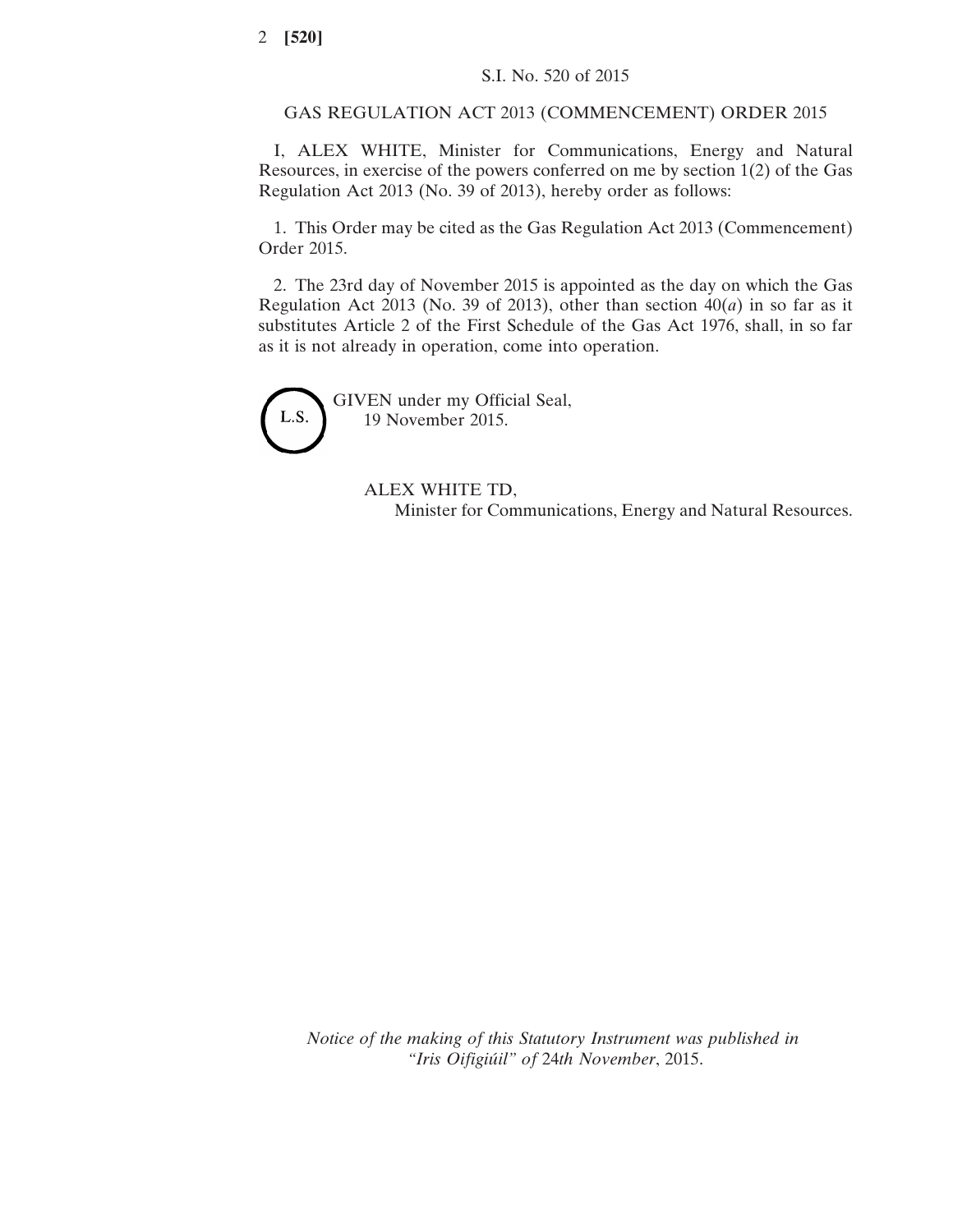## **[520]** 3

## EXPLANATORY NOTE FOR COMMENCEMENT ORDER GAS REGULATION ACT 2013 (COMMENCEMENT) ORDER 2015

*(This note is not part of the Order and does not purport to be a legal interpretation)*

This Order appoints the 23rd of November 2015 as the date on which all remaining provisions of the Gas Regulation Act 2013 (No. 39 of 2013), other than section  $40(a)$  in so far as it substitutes Article 2 of the First Schedule of the Gas Act 1976, come into operation. These provisions primarily relate to the appointment of the majority-shareholding Minister in Ervia and related matters.